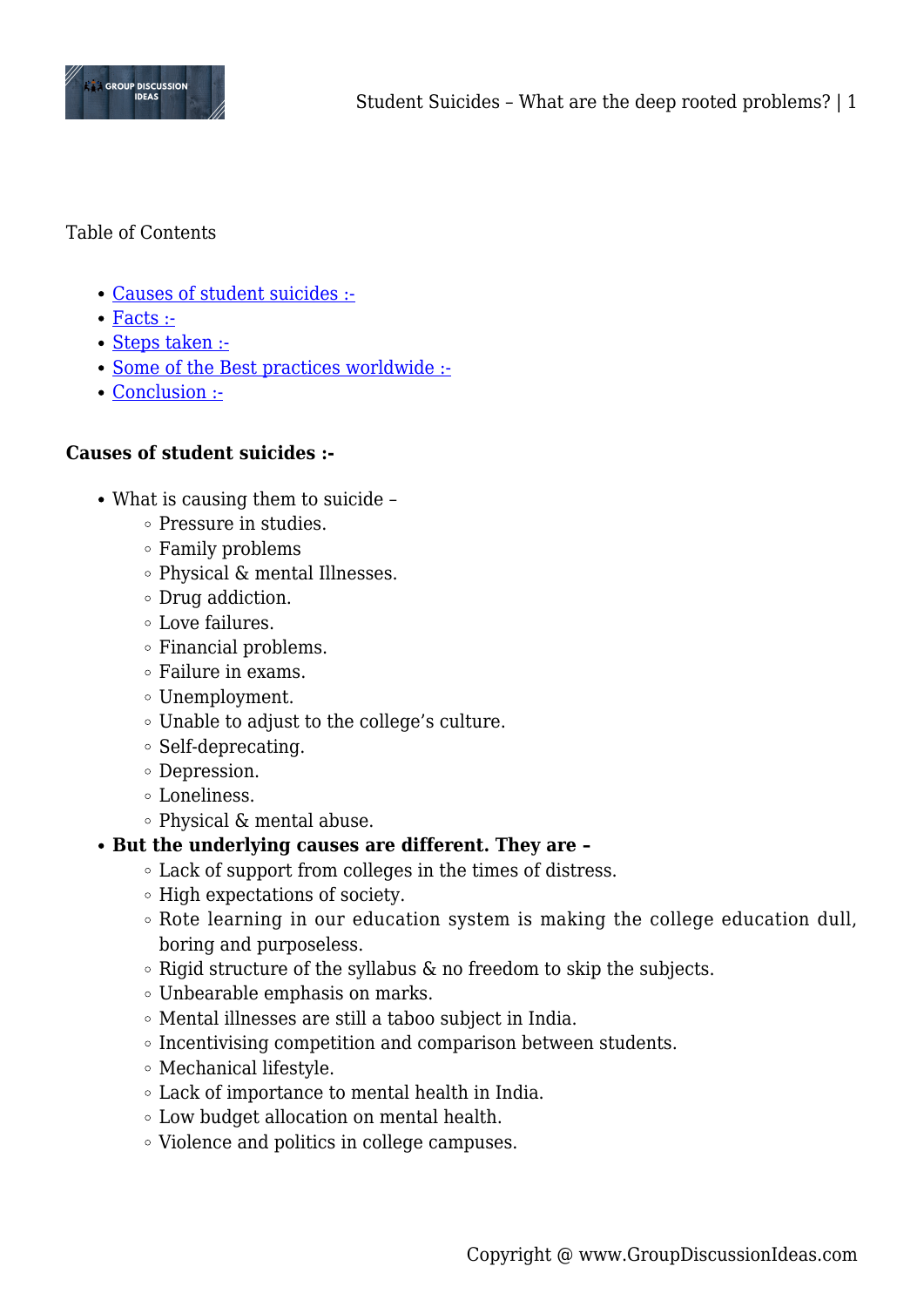

 $\circ$  India has 6000 certified psychologists approximately. That means less than 1 psychologist for every 2 lakh people.

# **Facts :-**

- India has one of the 'world's highest suicide rates among youth'.
- According to Assocham survey, 72% of the students in India don't know how to handle pressure.
- 71% of the students have broken relationships with friends & family.
- Earlier, on an average societal pressure used to start from 19 years age, but now it is reduced to 14 years.

# **Steps taken :-**

University Grants Commission (UGC) ordered all universities to establish counselling centers equipped with certified psychologists.

## **Some of the Best practices worldwide :-**

- 'University of West Georgia' trains teachers to support students as psychologists. If the problem is serious, students are sent to college's counselling center.
- 'University of California' has 'Mind Spa'. It helps students in many ways including audio & video classes, head massages.
- 'New Jersey Institute of Technology' conducts special classes for drug addicts & Love failures. It even takes the help of expert psychologists in the city & bears the total expenses by itself.

## **Conclusion :-**

We need to concentrate on the deep rooted problems, such as societal pressure and the loopholes in the education system. Every college needs a counselling center and friendly environment.

Students must be taught about the possible problems in life and the ways to deal with it. Emotional strength should be emphasized more than studies.

**Afterwords :-** What is your opinion on this topic. Express your thoughts in the comment section below.